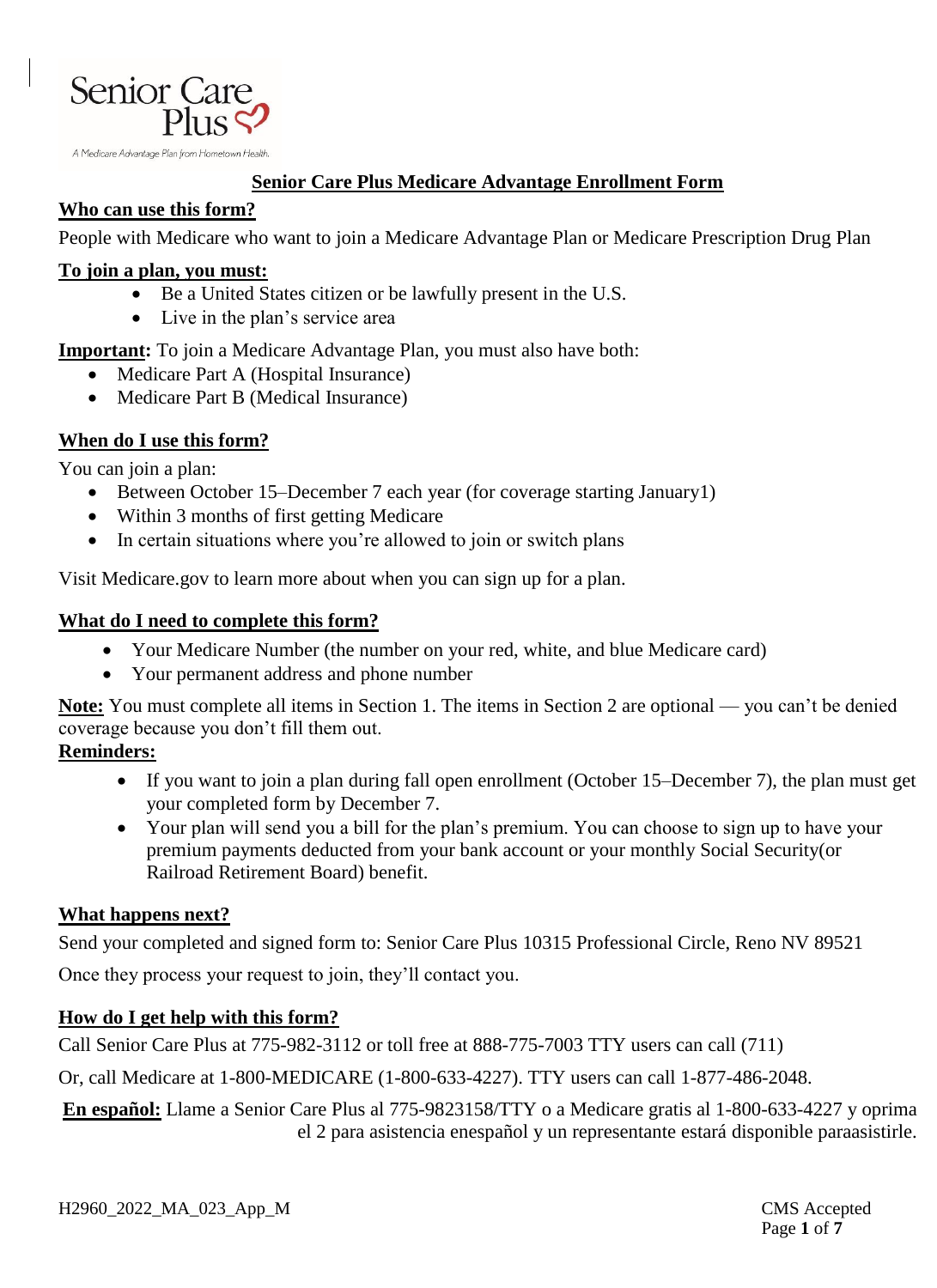

Please contact Senior Care Plus if you need information in another language or format (Braille).

Senior Care Plus complies with applicable Federal civil rights laws and does not discriminate on the basis of race, color, national origin, age, disability, or sex.

| race, color, matronal origin, age, aloaointy, or bent<br>To Enroll in Senior Care Plus, Please Provide the Following Information:                                                         |                 |                      |                 |                                      |           |  |
|-------------------------------------------------------------------------------------------------------------------------------------------------------------------------------------------|-----------------|----------------------|-----------------|--------------------------------------|-----------|--|
| Please check which plan you want to enroll in:                                                                                                                                            |                 |                      |                 |                                      |           |  |
| Medicare Advantage Plan with Prescription Drug Coverage:                                                                                                                                  |                 |                      |                 |                                      |           |  |
| \$0 Renown Preferred Plan by Senior Care Plus (HMO)                                                                                                                                       |                 |                      |                 |                                      |           |  |
| This plan includes comprehensive dental at no additional monthly premium. Please see the 2022 Renown Preferred<br>Plan by Senior Care Plus Evidence of Coverage for full benefit details. |                 |                      |                 |                                      |           |  |
| LAST Name:                                                                                                                                                                                | FIRST Name:     |                      | Middle Initial: | $\vert$ Mr. $\vert$ Mrs. $\vert$ Ms. |           |  |
|                                                                                                                                                                                           |                 |                      |                 |                                      |           |  |
| Birth Date:                                                                                                                                                                               | Sex:            | Home Phone #:        |                 | Alternate Phone #                    |           |  |
| (M M / D D / Y Y Y)                                                                                                                                                                       | $\Box M \Box F$ |                      |                 |                                      |           |  |
| Permanent Residence Street Address (P.O. Box is not allowed):<br>Apt $#$ :                                                                                                                |                 |                      |                 |                                      |           |  |
| City:                                                                                                                                                                                     | County:         |                      | State:          | Zip Code:                            |           |  |
|                                                                                                                                                                                           |                 |                      |                 |                                      |           |  |
| Mailing Address (only if different from your Permanent Address)                                                                                                                           |                 |                      |                 |                                      |           |  |
| Address:                                                                                                                                                                                  | Apt $#$ :       |                      | City:           | State:                               | Zip Code: |  |
| E-mail Address:                                                                                                                                                                           |                 |                      |                 |                                      |           |  |
| Optional- Emergency Contact Name:                                                                                                                                                         |                 |                      |                 |                                      |           |  |
| Phone #:                                                                                                                                                                                  |                 | Relationship to You: |                 |                                      |           |  |
|                                                                                                                                                                                           |                 |                      |                 |                                      |           |  |

| Please Provide Your Medicare Insurance Information                                                                                                                                                                         |                                                                                                    |  |  |  |
|----------------------------------------------------------------------------------------------------------------------------------------------------------------------------------------------------------------------------|----------------------------------------------------------------------------------------------------|--|--|--|
| Please take out your Medicare card to complete this                                                                                                                                                                        | Name (as it appears on your Medicare card):                                                        |  |  |  |
| section.<br>Please fill in these blanks so they match your red, white<br>and blue Medicare card<br>$-OR -$<br>Attach a copy of your Medicare card or your letter<br>from Social Security or the Railroad Retirement Board. | Medicare Number:<br>You must have Medicare Part A and Part B to join<br>a Medicare Advantage plan. |  |  |  |

# **Paying Your Plan Premium**

**If we determine that you owe a late enrollment penalty (or if you currently have a late enrollment penalty), we need to know how you would prefer to pay it. You can pay by mail, Electronic Funds Transfer (EFT), credit card each month. You can also choose to pay your premium by automatic deduction from your Social Security or Railroad Retirement Board (RRB) benefit check each month.**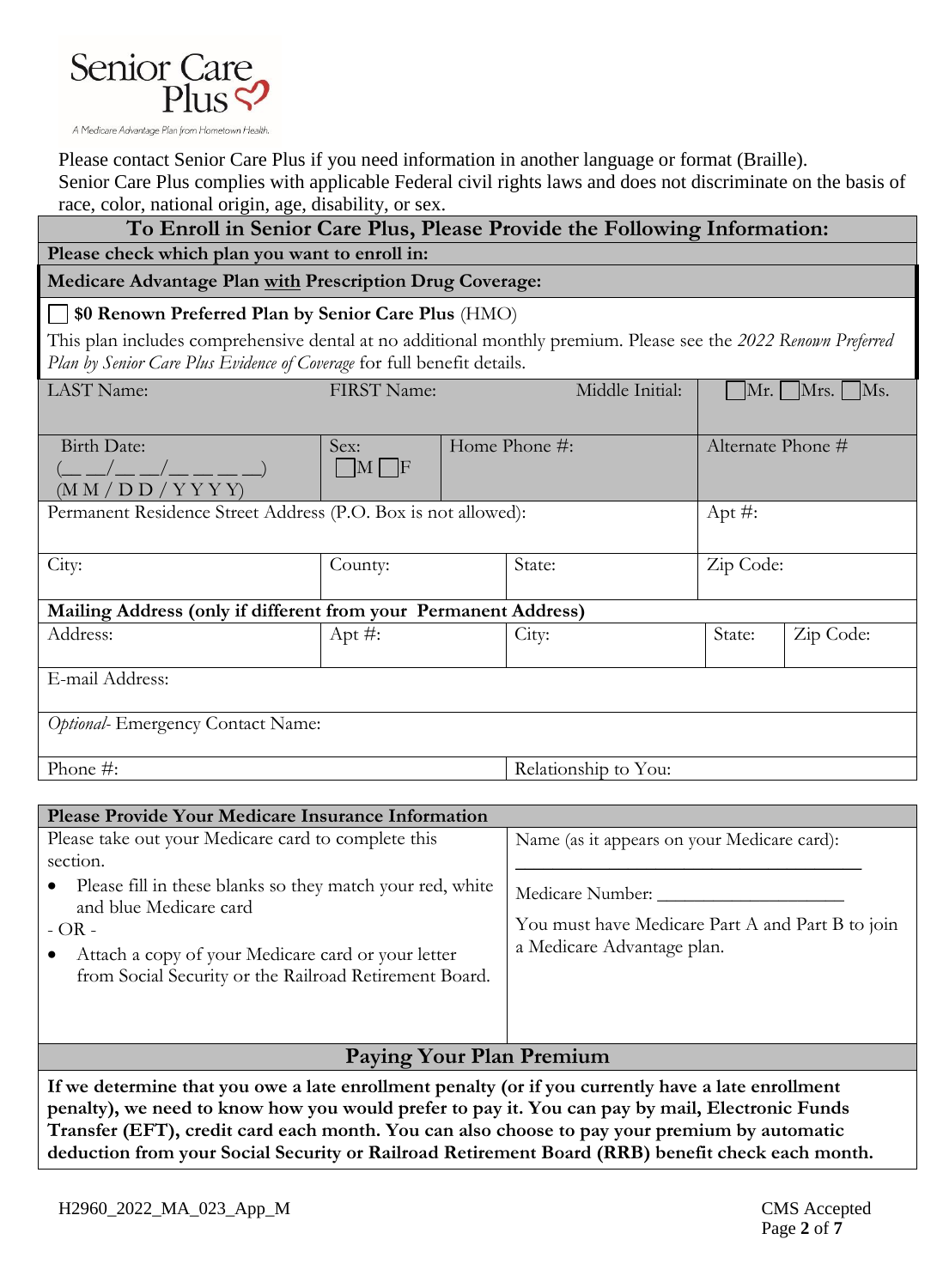**If you are assessed a Part D-Income Related Monthly Adjustment Amount, you will be notified by the Social Security Administration. You will be responsible for paying this extra amount in addition to your plan premium. You will either have the amount withheld from your Social Security benefit check or be billed directly by Medicare or RRB. DO NOT pay Senior Care Plus the Part D-IRMAA.**

People with limited incomes may qualify for Extra Help to pay for their prescription drug costs. If eligible, Medicare could pay for 75% or more of your drug costs including monthly prescription drug premiums, annual deductibles, and co-insurance. Additionally, those who qualify will not be subject to the coverage gap or a late enrollment penalty. Many people are eligible for these savings and don't even know it. For more information about this Extra Help, contact your local Social Security office, or call Social Security at 1-800-772-1213. TTY users should call 1-800-325-0778. You can also apply for Extra Help online at www.socialsecurity.gov/prescriptionhelp.

If you qualify for Extra Help with your Medicare prescription drug coverage costs, Medicare will pay all or part of your plan premium. If Medicare pays only a portion of this premium, we will bill you for the amount that Medicare doesn't cover.

If you don't select a payment option, you will get a payment invoice each month.

| Please select a premium payment option:                                                                                                                                                                                                                                                                                                                                                                                                                                                                                                             |                                                                                                         |  |  |  |  |
|-----------------------------------------------------------------------------------------------------------------------------------------------------------------------------------------------------------------------------------------------------------------------------------------------------------------------------------------------------------------------------------------------------------------------------------------------------------------------------------------------------------------------------------------------------|---------------------------------------------------------------------------------------------------------|--|--|--|--|
| <b>Monthly Invoice</b>                                                                                                                                                                                                                                                                                                                                                                                                                                                                                                                              | <b>One-Time Credit Card-</b> may only be made in a Senior Care Plus office                              |  |  |  |  |
| Re-occurring Credit Card - may only be made in a Senior Care Plus office                                                                                                                                                                                                                                                                                                                                                                                                                                                                            |                                                                                                         |  |  |  |  |
| Electronic Fund Transfer (EFT) from your bank account each month. Please enclose a VOIDED check.                                                                                                                                                                                                                                                                                                                                                                                                                                                    |                                                                                                         |  |  |  |  |
| Account holder name:<br>Bank name:                                                                                                                                                                                                                                                                                                                                                                                                                                                                                                                  |                                                                                                         |  |  |  |  |
| Bank routing number:                                                                                                                                                                                                                                                                                                                                                                                                                                                                                                                                | Bank account number_                                                                                    |  |  |  |  |
| Savings<br>$\text{Account type: } \bigsqcup \text{Checking}$                                                                                                                                                                                                                                                                                                                                                                                                                                                                                        |                                                                                                         |  |  |  |  |
|                                                                                                                                                                                                                                                                                                                                                                                                                                                                                                                                                     | Automatic deduction from your monthly Social Security or Railroad Retirement Board (RRB) benefit        |  |  |  |  |
| check                                                                                                                                                                                                                                                                                                                                                                                                                                                                                                                                               |                                                                                                         |  |  |  |  |
| I get monthly benefits from: Social Security                                                                                                                                                                                                                                                                                                                                                                                                                                                                                                        | <b>RRB</b>                                                                                              |  |  |  |  |
| (The Social Security/RRB deduction may take two or more months to begin after Social Security or RRB<br>approves the deduction. In most cases, if Social Security or RRB accepts your request for automatic deduction,<br>the first deduction from your Social Security or RRB benefit check will include all premiums due from your<br>enrollment effective date up to the point withholding begins. If Social Security or RRB does not approve your<br>request for automatic deduction, we will send you a paper bill for your monthly premiums.) |                                                                                                         |  |  |  |  |
|                                                                                                                                                                                                                                                                                                                                                                                                                                                                                                                                                     |                                                                                                         |  |  |  |  |
|                                                                                                                                                                                                                                                                                                                                                                                                                                                                                                                                                     | Answering these questions is your choice. You can't be denied coverage because you don't fill them out. |  |  |  |  |
|                                                                                                                                                                                                                                                                                                                                                                                                                                                                                                                                                     | 1. Some individuals may have other drug coverage, including other private insurance, TRICARE, Federal   |  |  |  |  |
|                                                                                                                                                                                                                                                                                                                                                                                                                                                                                                                                                     | employee health benefits coverage, VA benefits, or State pharmaceutical assistance programs.            |  |  |  |  |
| Will you have other prescription drug coverage in addition to Senior Care Plus? [Yes]<br>$\overline{N_{0}}$                                                                                                                                                                                                                                                                                                                                                                                                                                         |                                                                                                         |  |  |  |  |
| If "yes", please list your other coverage and your identification (ID) number(s) for this coverage:                                                                                                                                                                                                                                                                                                                                                                                                                                                 |                                                                                                         |  |  |  |  |
| Name of other coverage:                                                                                                                                                                                                                                                                                                                                                                                                                                                                                                                             | $\Box$ ID # for this coverage:                                                                          |  |  |  |  |
| Group # for this coverage:                                                                                                                                                                                                                                                                                                                                                                                                                                                                                                                          |                                                                                                         |  |  |  |  |
| 2. Do you work? $Yes$<br>$\overline{\text{No}}$<br>Does your spouse work?<br> Yes <br>$\overline{\rm No}$                                                                                                                                                                                                                                                                                                                                                                                                                                           |                                                                                                         |  |  |  |  |
| Please choose the name of a Primary Care Physician (PCP), clinic or health center:                                                                                                                                                                                                                                                                                                                                                                                                                                                                  |                                                                                                         |  |  |  |  |
| Select one if you want us to send you information in a language other than English.                                                                                                                                                                                                                                                                                                                                                                                                                                                                 |                                                                                                         |  |  |  |  |
| Spanish   Other:                                                                                                                                                                                                                                                                                                                                                                                                                                                                                                                                    | Braille Audio Tape Large Print                                                                          |  |  |  |  |
| H2960_2022_MA_023_App_M                                                                                                                                                                                                                                                                                                                                                                                                                                                                                                                             | <b>CMS</b> Accepted<br>Page 3 of 7                                                                      |  |  |  |  |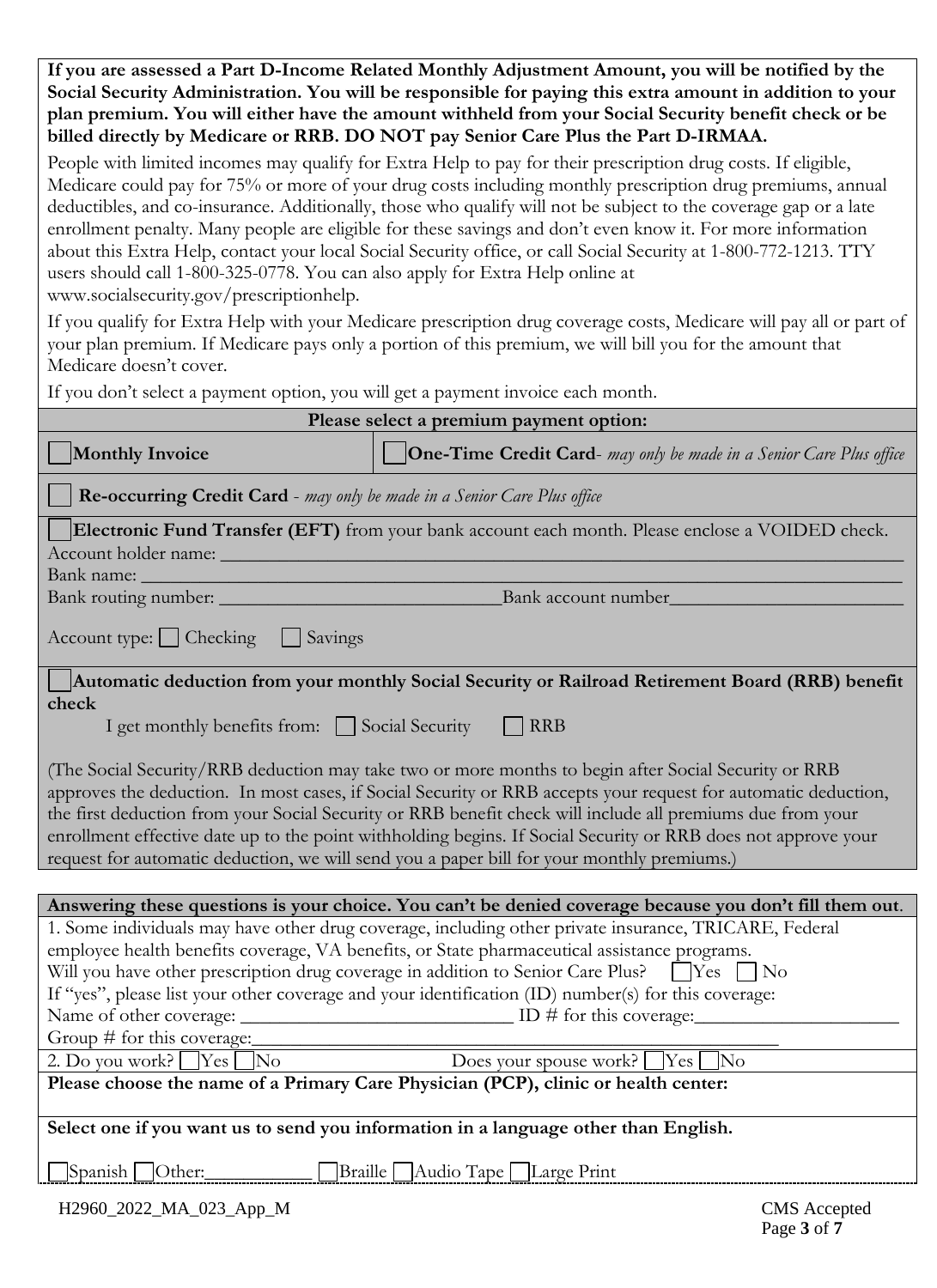Please contact Senior Care Plus at 775-982-3112 or 888-775-7003 if you need information in another format or language than what is listed above. TTY users should call the State Relay at 711. Hours are Monday-Sunday, 7am-8pm (October 1st - March 31st); and Monday-Friday, 7am-8pm (April 1st - Sept 30th). We will be closed on all Federal holidays.

# **Please Read This Important Information**

**If you currently have health coverage from an employer or union, joining Senior Care Plus could affect your employer or union health benefits. You could lose your employer or union health coverage if you join Senior Care Plus.** Read the communications your employer or union sends you. If you have questions, visit their website, or contact the office listed in their communications. If there isn't any information on whom to contact, your benefits administrator or the office that answers questions about your coverage can help.

#### **Please Read and Sign Below**

## **By completing this enrollment application, I agree to the following:**

Senior Care Plus is a Medicare Advantage plan and has a contract with the Federal government. I will need to keep my Medicare Parts A and B. I can be in only one Medicare Advantage plan at a time, and I understand that my enrollment in this plan will automatically end my enrollment in another Medicare health plan or prescription drug plan. It is my responsibility to inform you of any prescription drug coverage that I have or may get in the future.

Enrollment in this plan is generally for the entire year. Once I enroll, I may leave this plan or make changes only at certain times of the year when an enrollment period is available (Example: October 15 – December 7 of every year), or under certain special circumstances.

Senior Care Plus serves a specific service area. If I move out of the area that Senior Care Plus serves, I need to notify the plan so I can disenroll and find a new plan in my new area. Once I am a member of Senior Care Plus, I have the right to appeal plan decisions about payment or services if I disagree. I will read the Evidence of Coverage document from Senior Care Plus when I get it to know which rules I must follow to get coverage with this Medicare Advantage plan. I understand that people with Medicare aren't usually covered under Medicare while out of the country except for limited coverage near the U.S. border.

I understand that beginning on the date Senior Care Plus coverage begins, I must get all of my health care from Senior Care Plus, except for emergency or urgently needed services or out-of-area dialysis services.

I understand that beginning on the date Senior Care Plus coverage begins, using services in-network can cost less than using services out-of-network, except for emergency or urgently needed services or out-of-area dialysis services. If medically necessary, Senior Care Plus provides refunds for all covered benefits, even if I get services out of network. Services authorized by Senior Care Plus and other services contained in my Senior Care Plus Evidence of Coverage document (also known as a member contract or subscriber agreement) will be covered. Without authorization, **NEITHER MEDICARE NOR Senior Care Plus WILL PAY FOR THE SERVICES.** 

I understand that if I am getting assistance from a sales agent, broker, or other individual employed by or contracted with Senior Care Plus, he/she may be paid based on my enrollment in Senior Care Plus.

**Release of Information:** By joining this Medicare health plan, I acknowledge that Senior Care Plus will release my information to Medicare and other plans as is necessary for treatment, payment and health care operations. I also acknowledge that Senior Care Plus will release my information including my prescription drug event data to Medicare, who may release it for research and other purposes which follow all applicable Federal statutes and regulations. The information on this enrollment form is correct to the best of my knowledge. I understand that if I intentionally provide false information on this form, I will be disenrolled from the plan.

I understand that my signature (or the signature of the person authorized to act on my behalf under the laws of the State where I live) on this application means that I have read and understand the contents of this application. If signed by an authorized individual (as described above), this signature certifies that 1) this person is authorized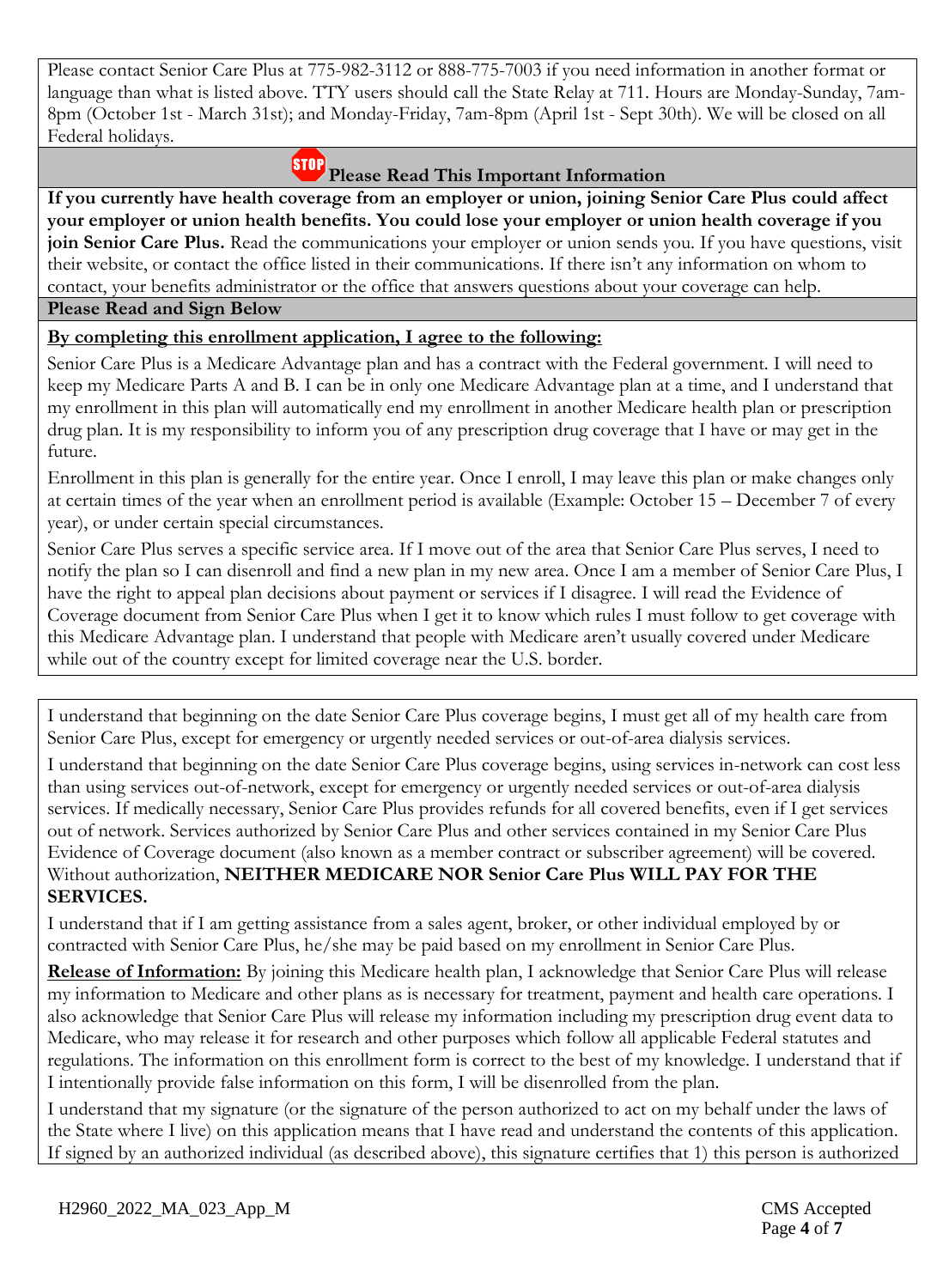| under State law to complete this enrollment and 2) documentation of this authority is available upon request from<br>Medicare.                                                                                                                                  |                               |  |  |  |  |
|-----------------------------------------------------------------------------------------------------------------------------------------------------------------------------------------------------------------------------------------------------------------|-------------------------------|--|--|--|--|
| <b>Applicant Signature:</b>                                                                                                                                                                                                                                     | Today's Date:                 |  |  |  |  |
| If you are the authorized representative, you must sign above and provide the following information:<br>Name: Name:                                                                                                                                             |                               |  |  |  |  |
|                                                                                                                                                                                                                                                                 |                               |  |  |  |  |
| Phone Number:                                                                                                                                                                                                                                                   | Relationship to Enrollee:     |  |  |  |  |
| State Law requires proof of Legal Guardian, Durable Power of Attorney for Health Care decisions (DPAHC) or written Advance<br>Directive. Please attach copy of documents. If someone other than yourself helped you complete this form, he/she must sign above. |                               |  |  |  |  |
| <b>BROKER / OFFICE USE ONLY:</b>                                                                                                                                                                                                                                |                               |  |  |  |  |
| Name Sale                                                                                                                                                                                                                                                       |                               |  |  |  |  |
| $\text{Rep:}\_$                                                                                                                                                                                                                                                 |                               |  |  |  |  |
| Sales Rep Signature:                                                                                                                                                                                                                                            |                               |  |  |  |  |
| Enrollment Location:                                                                                                                                                                                                                                            |                               |  |  |  |  |
|                                                                                                                                                                                                                                                                 |                               |  |  |  |  |
| $\text{NPN:}\underline{\hspace{2cm}}$                                                                                                                                                                                                                           |                               |  |  |  |  |
|                                                                                                                                                                                                                                                                 |                               |  |  |  |  |
|                                                                                                                                                                                                                                                                 |                               |  |  |  |  |
| <b>SCP</b> Assigned MBR                                                                                                                                                                                                                                         |                               |  |  |  |  |
|                                                                                                                                                                                                                                                                 |                               |  |  |  |  |
| Election Period: A-AEP E-IEP/ICEP O-OEPI U-SEP W-SEP S-SEP                                                                                                                                                                                                      |                               |  |  |  |  |
| PBP: Welcome Call: W E Special                                                                                                                                                                                                                                  |                               |  |  |  |  |
| Services: Notes: Notes: No. 1998                                                                                                                                                                                                                                |                               |  |  |  |  |
|                                                                                                                                                                                                                                                                 |                               |  |  |  |  |
| TrOOPBal:                                                                                                                                                                                                                                                       | Not Eligible DST Marx COB POA |  |  |  |  |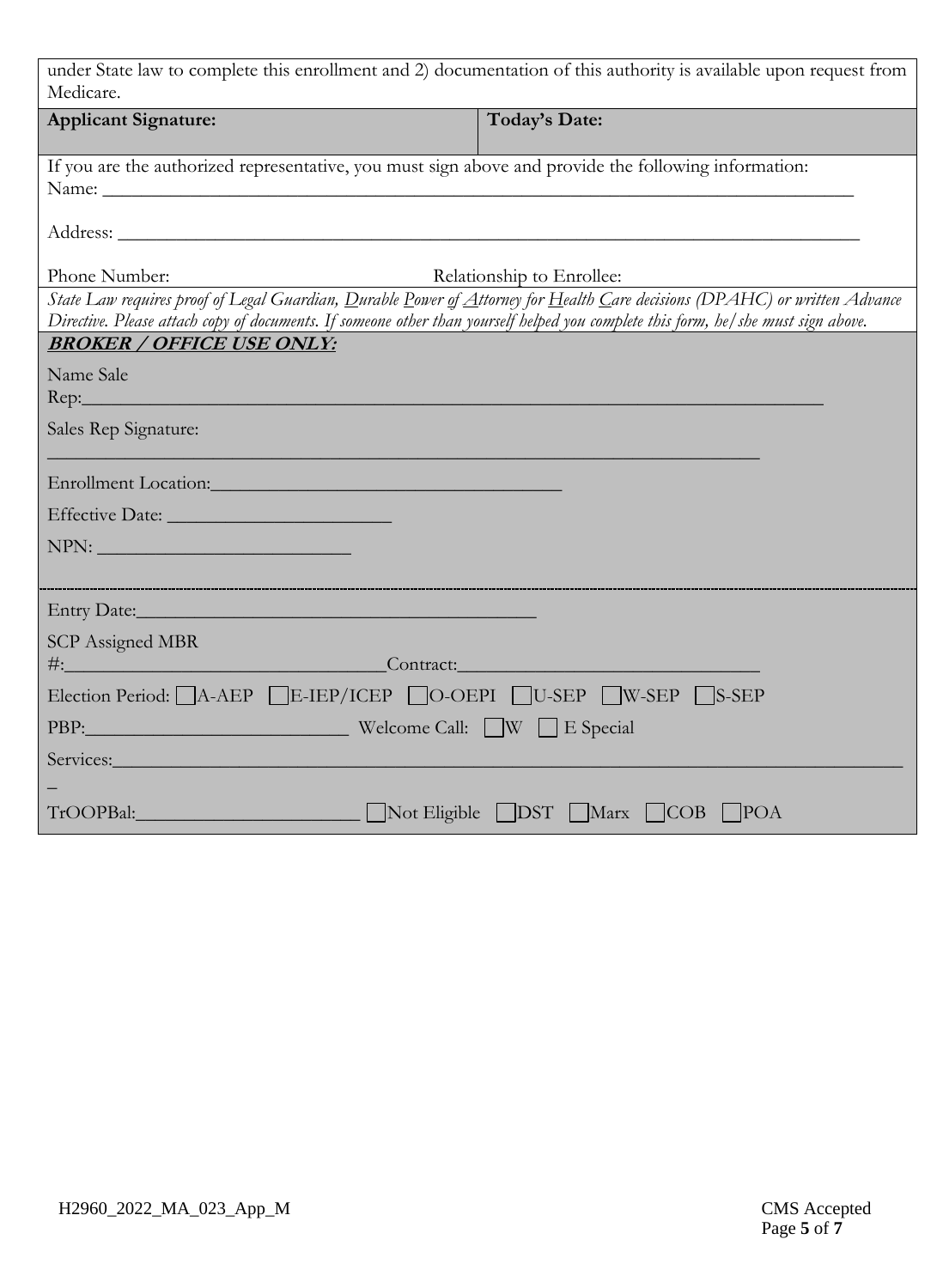Please read the following statements carefully and check the box if the statement applies to you. By checking any of the following boxes, you are certifying that, to the best of your knowledge, you are eligible for an Enrollment Period. If we later determine that this information is incorrect, you may be disenrolled.

- $\Box$  I am new to Medicare.
- $\Box$  I am enrolled in a Medicare Advantage plan and want to make a change during the Medicare Advantage Open Enrollment Period (MA OEP).
- $\Box$  I recently moved outside of the service area for my current plan or I recently moved and this plan is a new option for me. I moved on (insert date)

.

- $\Box$  I recently was released from incarceration. I was released on (insert date)
- $\Box$  I recently returned to the United States after living permanently outside of the U.S. I returned to the U.S. on (insert date) .
- $\Box$  I recently obtained lawful presence status in the United States. I got this status on (insert date).
- $\Box$  I recently had a change in my Medicaid (newly got Medicaid, had a change in level of Medicaid assistance, or lost Medicaid) on (insert date) .
- $\Box$  I recently had a change in my Extra Help paying for Medicare prescription drug coverage (newly got Extra Help, had a change in the level of Extra Help, or lost Extra Help) on (insert date) .
- $\Box$  I have both Medicare and Medicaid (or my state helps pay for my Medicare premiums) or I get Extra Help paying for my Medicare prescription drug coverage, but I haven't had a change.
- $\Box$  I am moving into, live in, or recently moved out of a Long-Term Care Facility (for example, a nursing home or long term care facility). I moved/will move into/out of the facility on (insert date)

 $\Box$  I recently left a PACE program on (insert date)  $\Box$ 

 $\Box$  I recently involuntarily lost my creditable prescription drug coverage (coverage as good as Medicare's). I lost my drug coverage on (insert date) .

\_ .

- $\Box$  I am leaving employer or union coverage on (insert date).
- $\Box$  I belong to a pharmacy assistance program provided by my state.
- $\Box$  My plan is ending its contract with Medicare, or Medicare is ending its contract with my plan.
- $\Box$  I was enrolled in a plan by Medicare (or my state) and I want to choose a different plan. My enrollment in that plan started on (insert date) **...** [*no*]